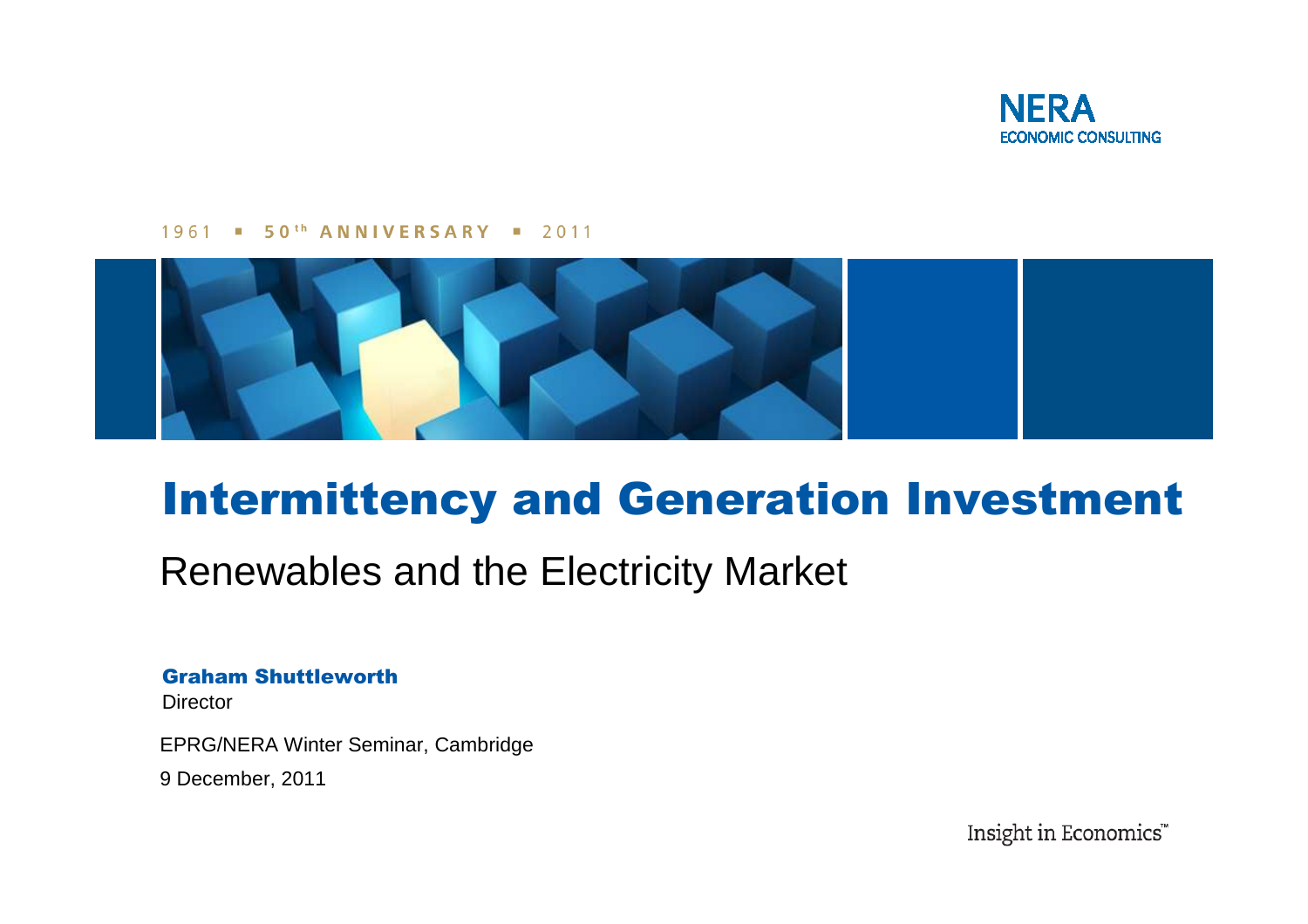

UK Electricity Market Reform (December, 2010):

- intended to ensure security of supply and CO2 reduction;
- discussed a capacity payment mechanism to ensure flexible, back-up capacity, because:
	- **Hart Committee** - "In the current system [investment signals] are unlikely to<br>he strang enough to provide the obsolute lovel of conocity be strong enough to provide the absolute level of capacity required or the **flexible capacity needed to support increasing level of intermittent generation**." \*
- **The Government:** 
	- appeared initially to favour a **targeted** capacity mechanism
	- but also considered a **market-wide** capacity mechanism
	- \* EMR Consultation, 2010, p.24; emphasis added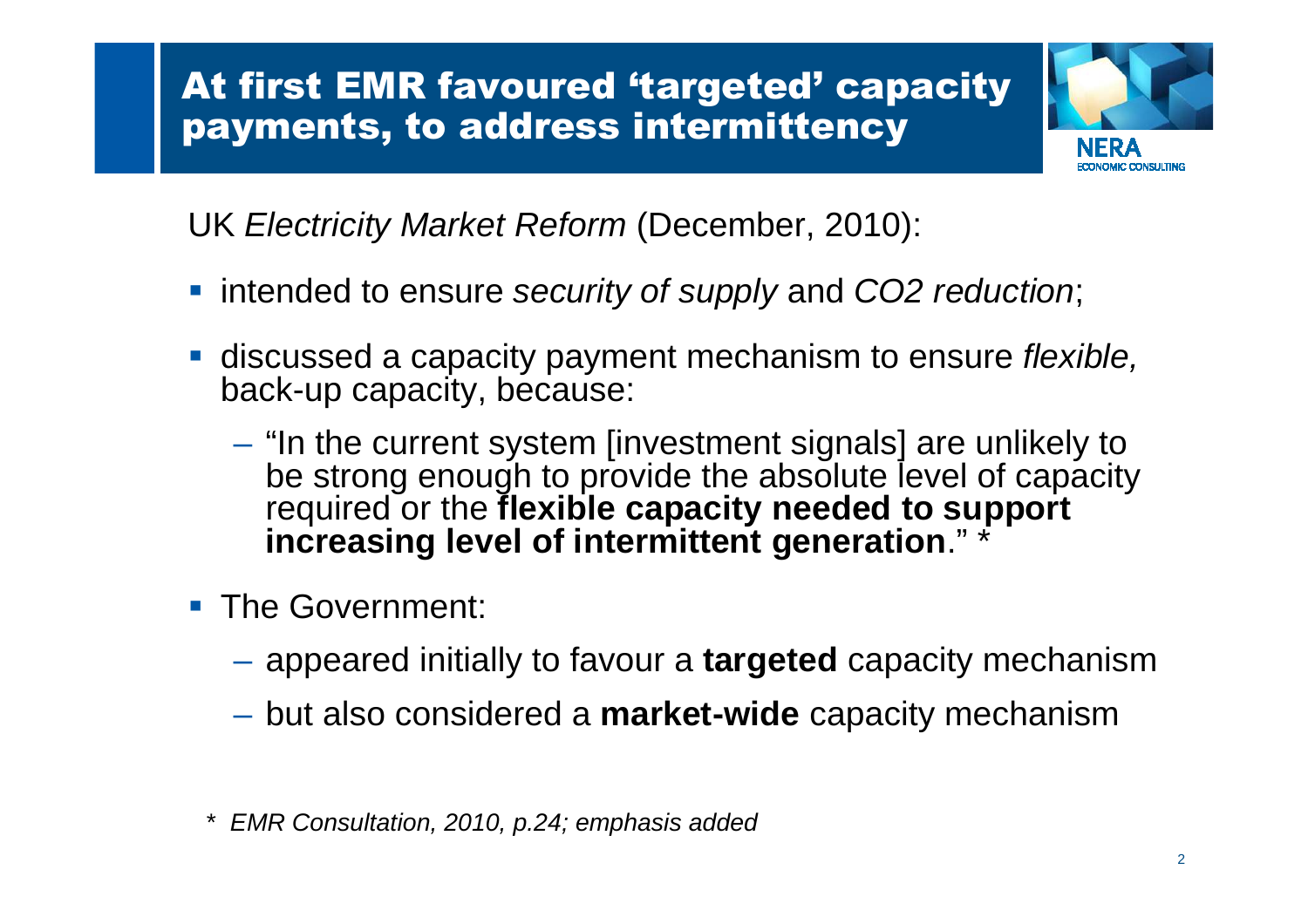



## The Nature of Intermittency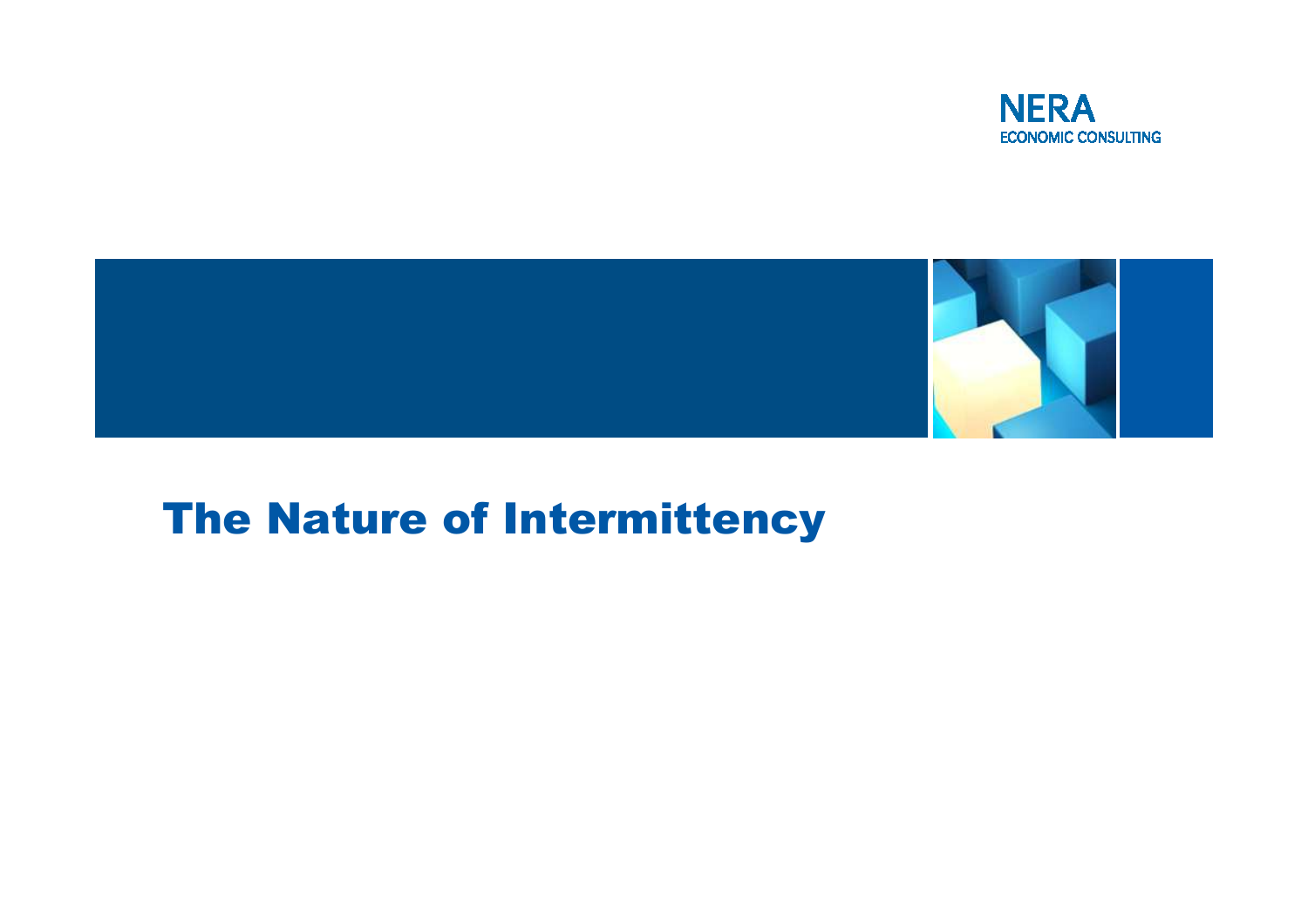### Spain: wind output is variable, but diversified, so it changes only slowly





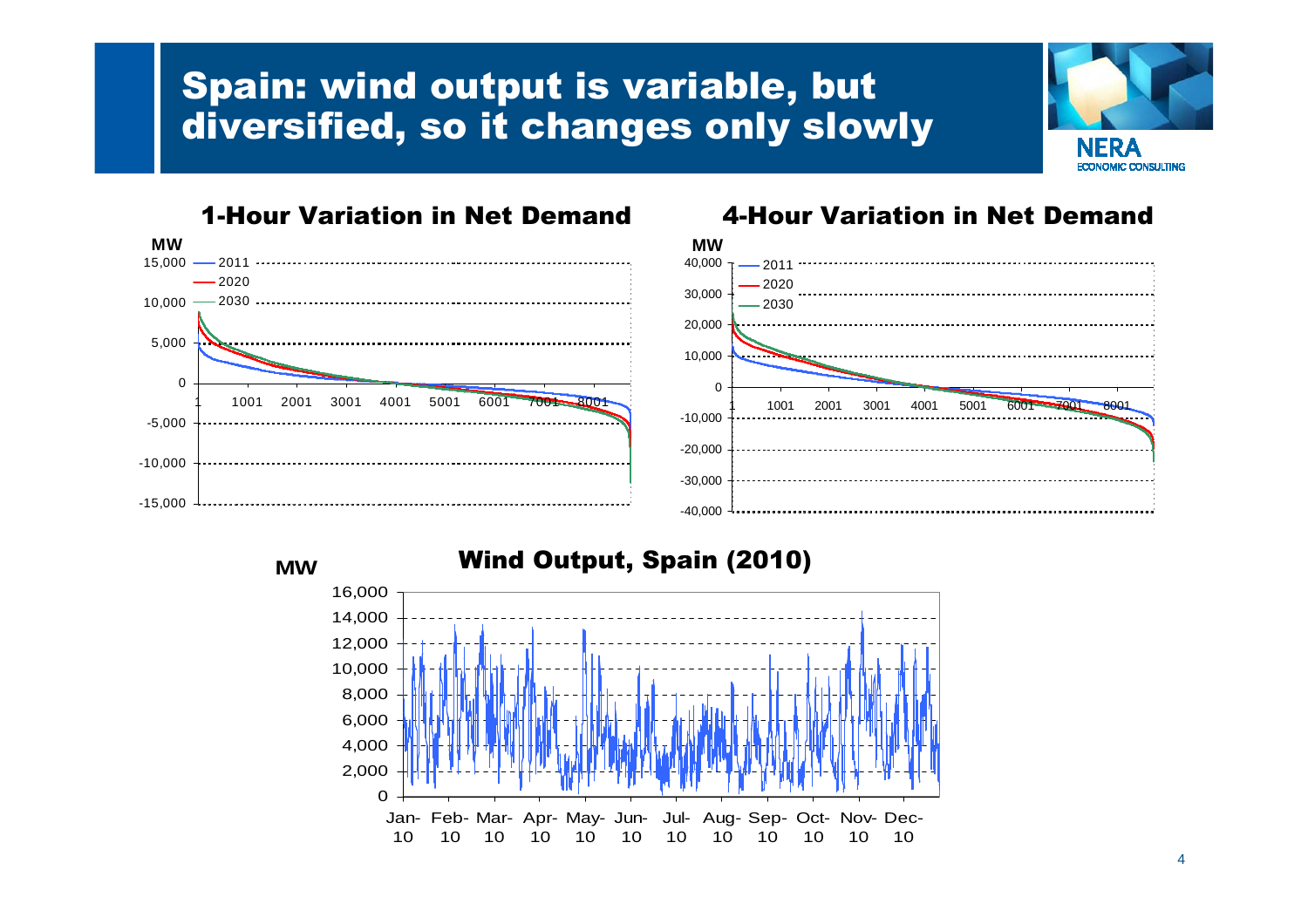### Britain: Short-term variation in wind output indicates no new need for "flexibility"...



#### 1-Hour Variation in Net Demand 4-Hour Variation in Net Demand



- Even by 2030, few extreme cases
- **Forecast generation portfolio has enough ramping capacity to cope**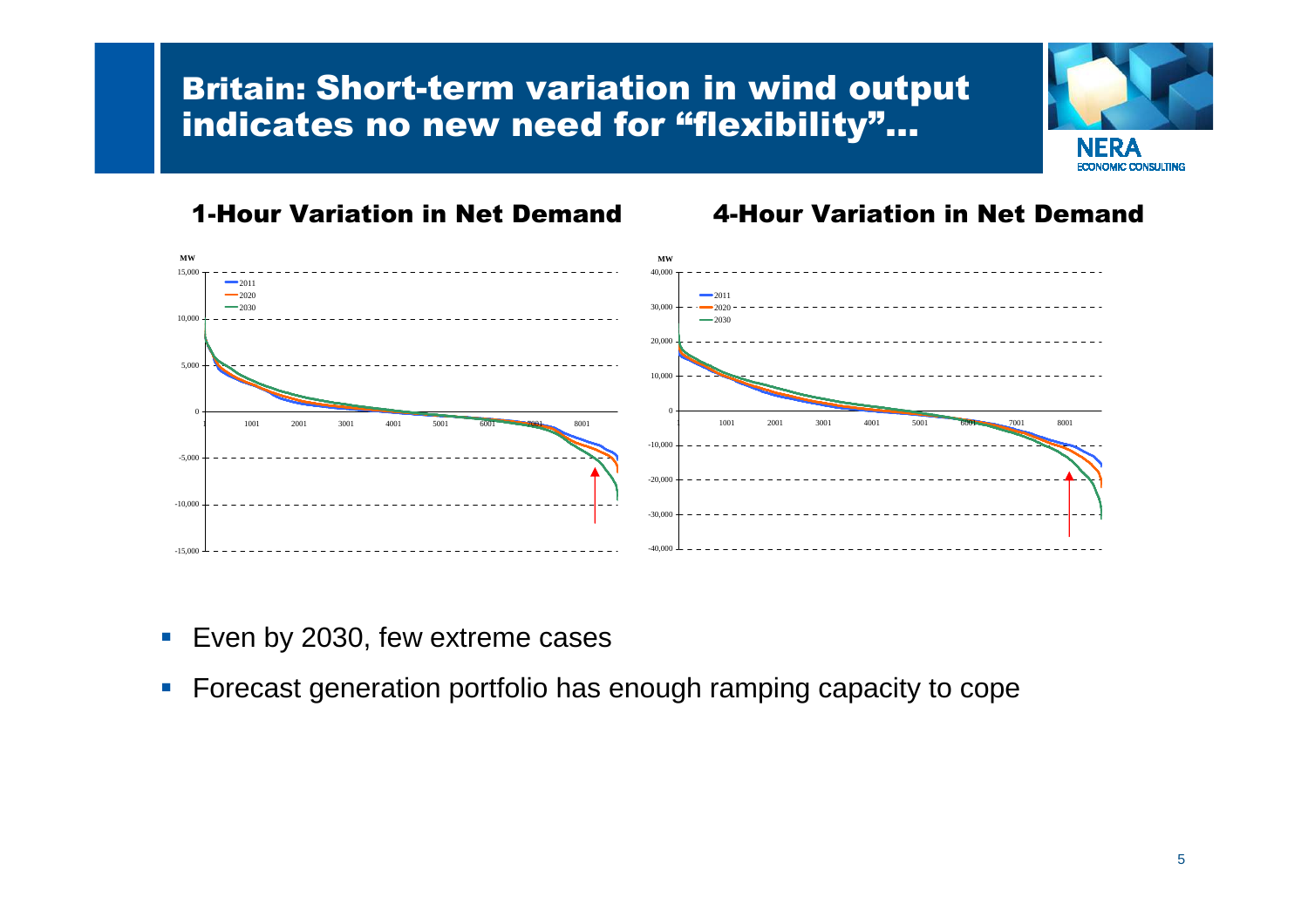### BUT: *Prolonged* falls in wind output will<br>inexesse demand for "neaking plant" increase demand for "peaking plant"…



### Britain: Wind Output (2010)



Wind output can drop at any time (including peaks)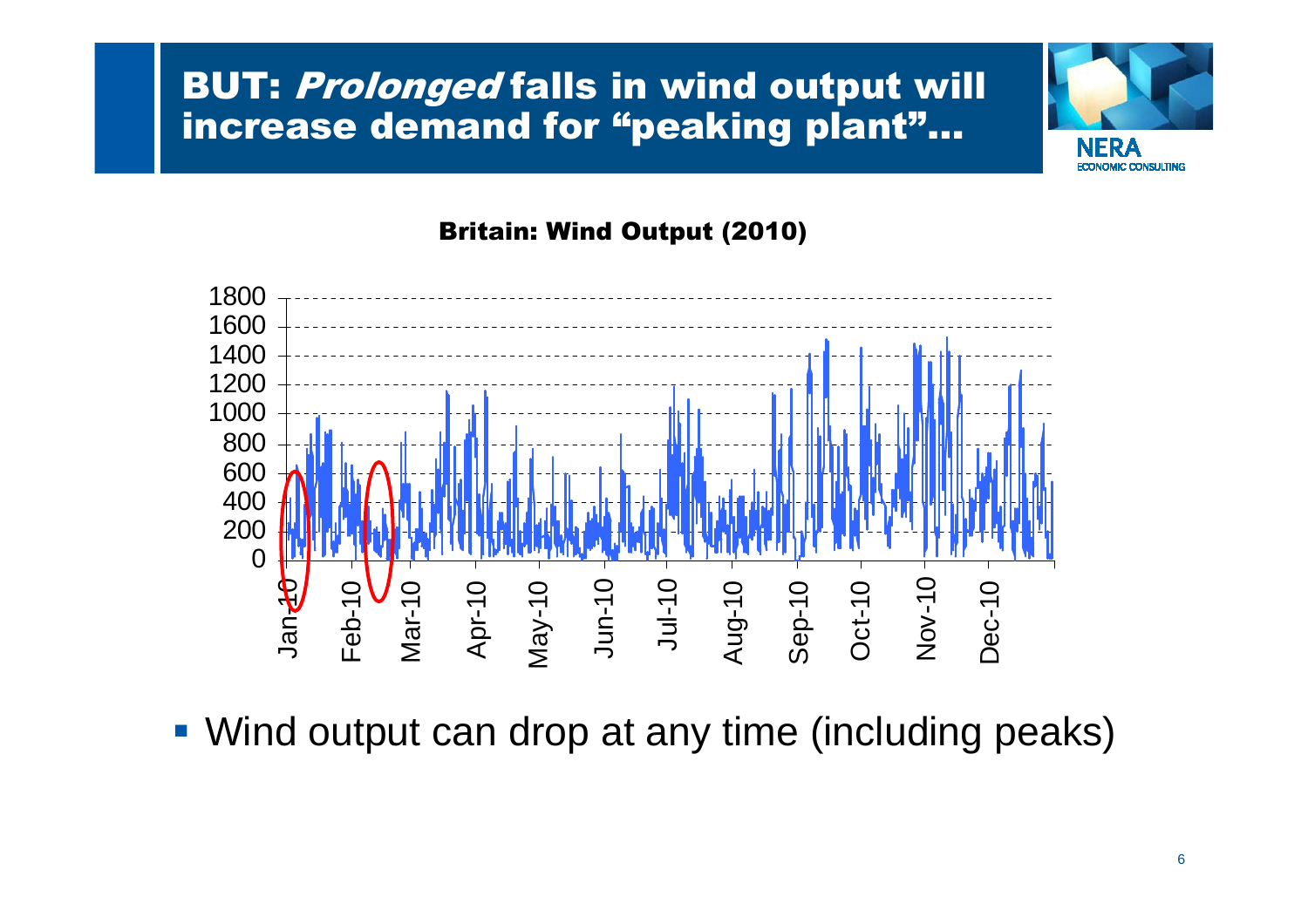### Germany's wind output is not diversified and creates different problems





- Wind farms are concentrated in Northern Germany
	- no diversification of output
	- net demand may vary more
- Nuclear decommissioning will hit energy production in Southern Germany
- More North-South transmission capacity will be needed to carry fluctuating flows
- Electricity market already shows wide fluctuations in price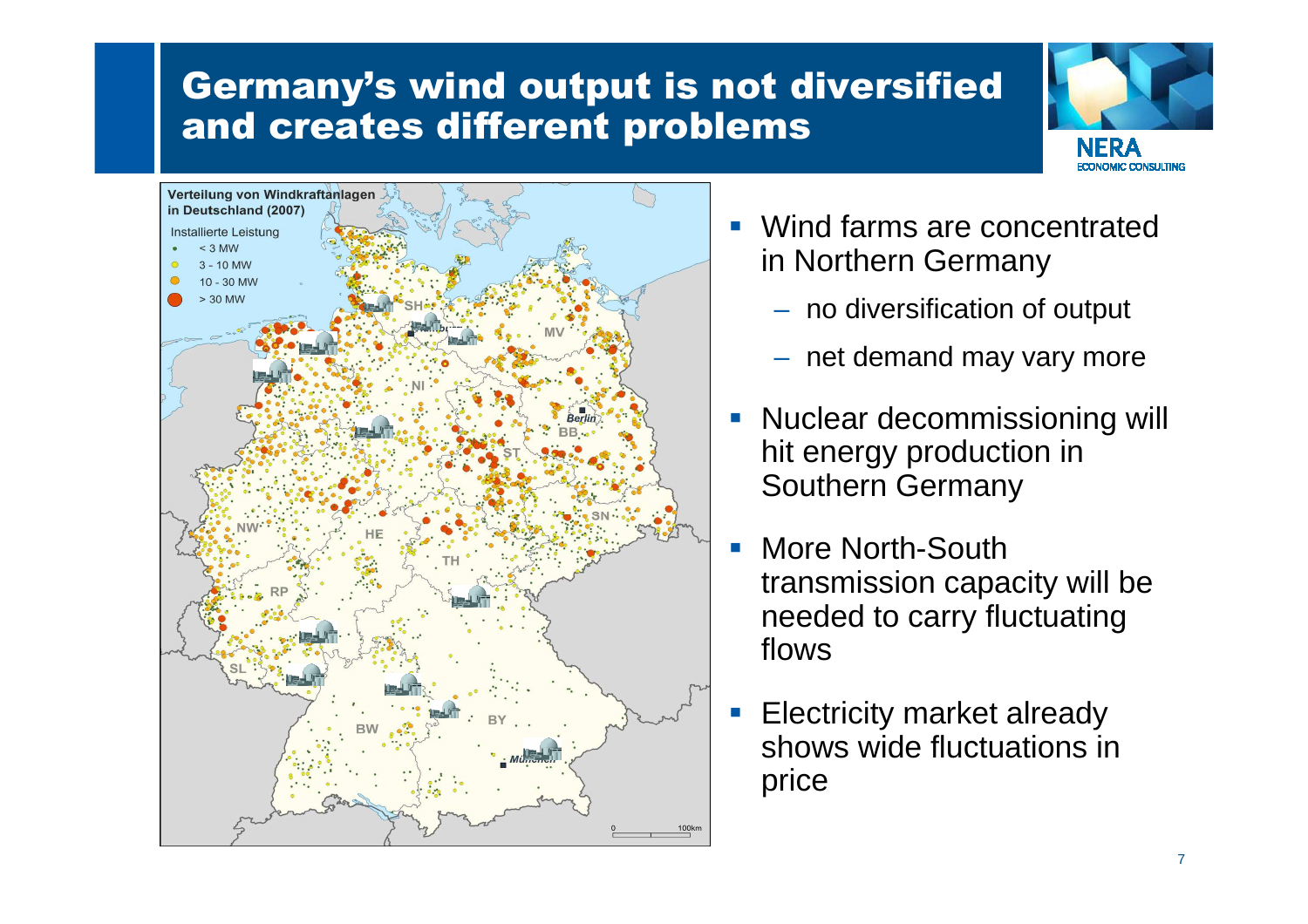## Germany: Variation in solar output adds to the need for ramping





 $\mathcal{L}_{\mathcal{A}}$ Source: VGB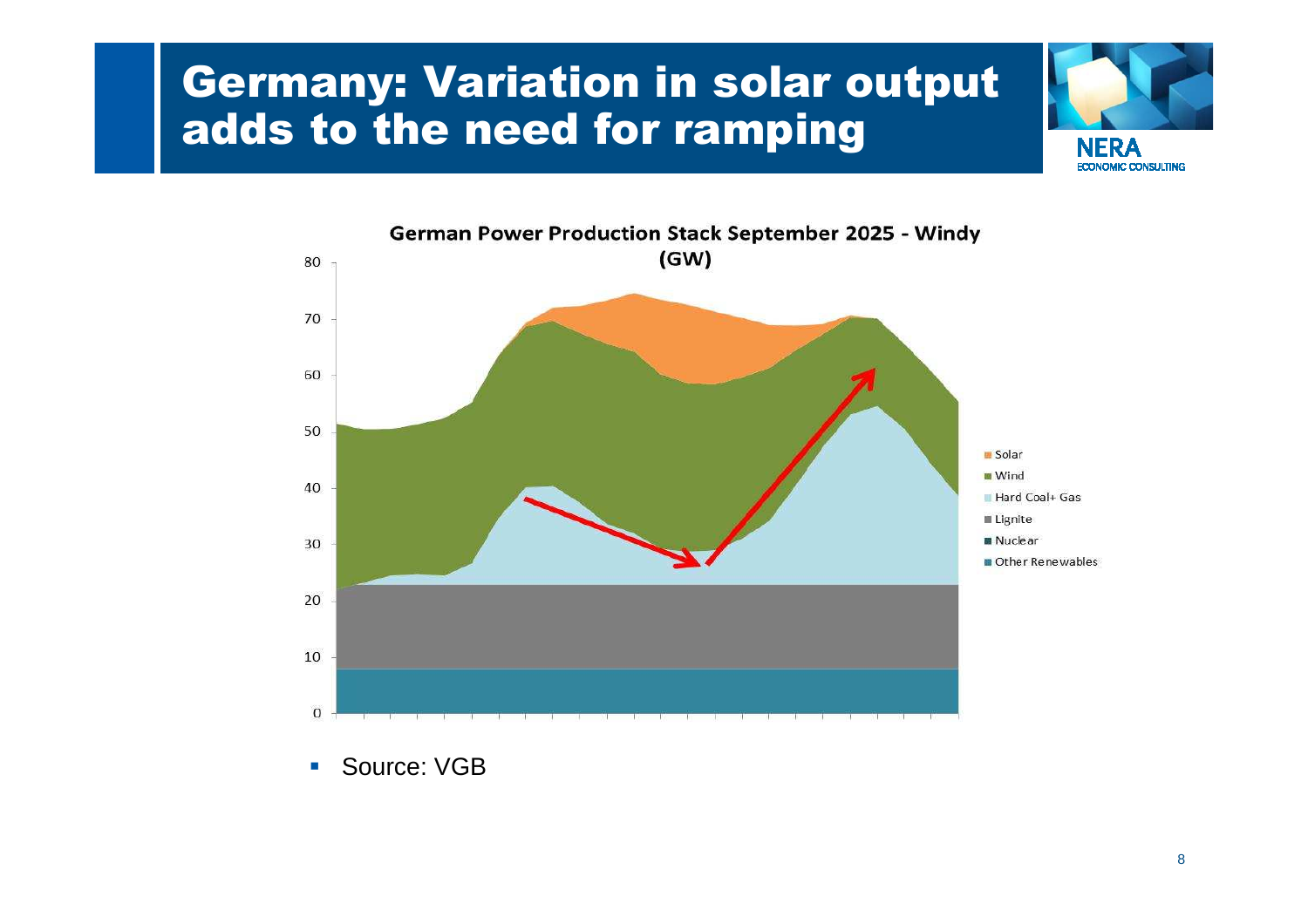



# The Economics of Electricity Markets

Optimal Generation Mix with Intermittency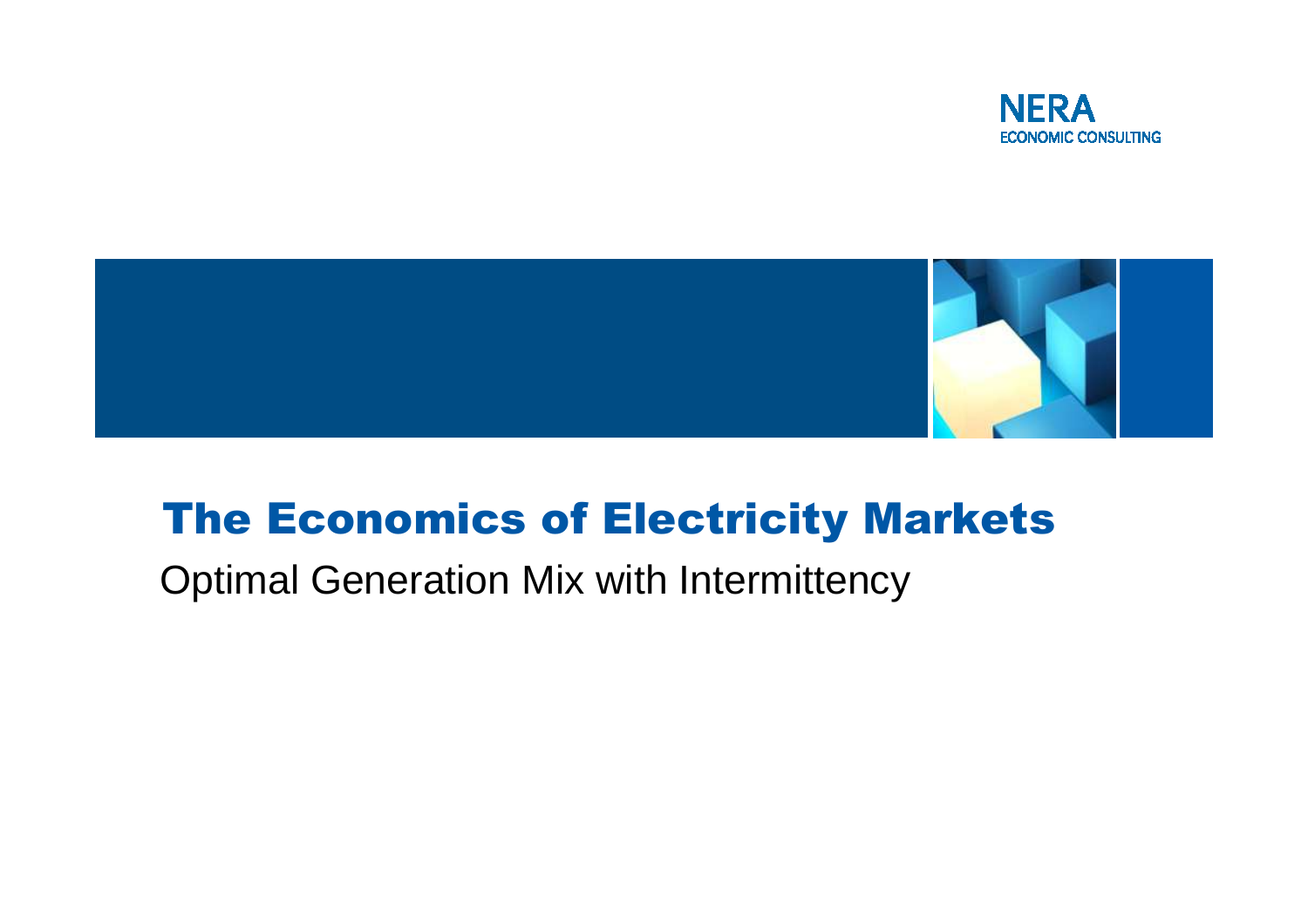### A "peakier" load curve requires more peaking and less baseload generation



### **Example: Demand in Great Britain, Q1 2025**

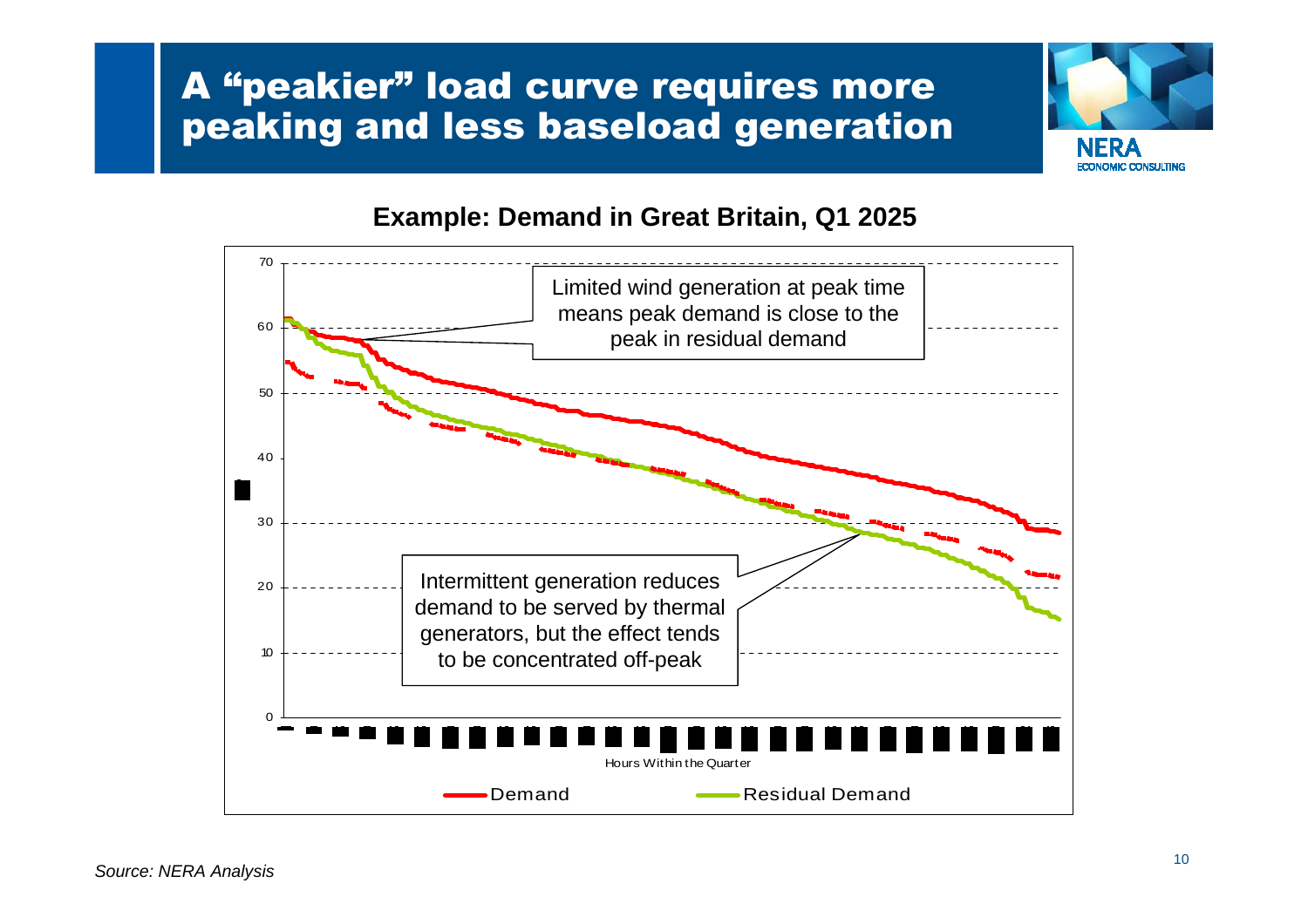### Efficient investment depends on costs and the shape of the load duration curve



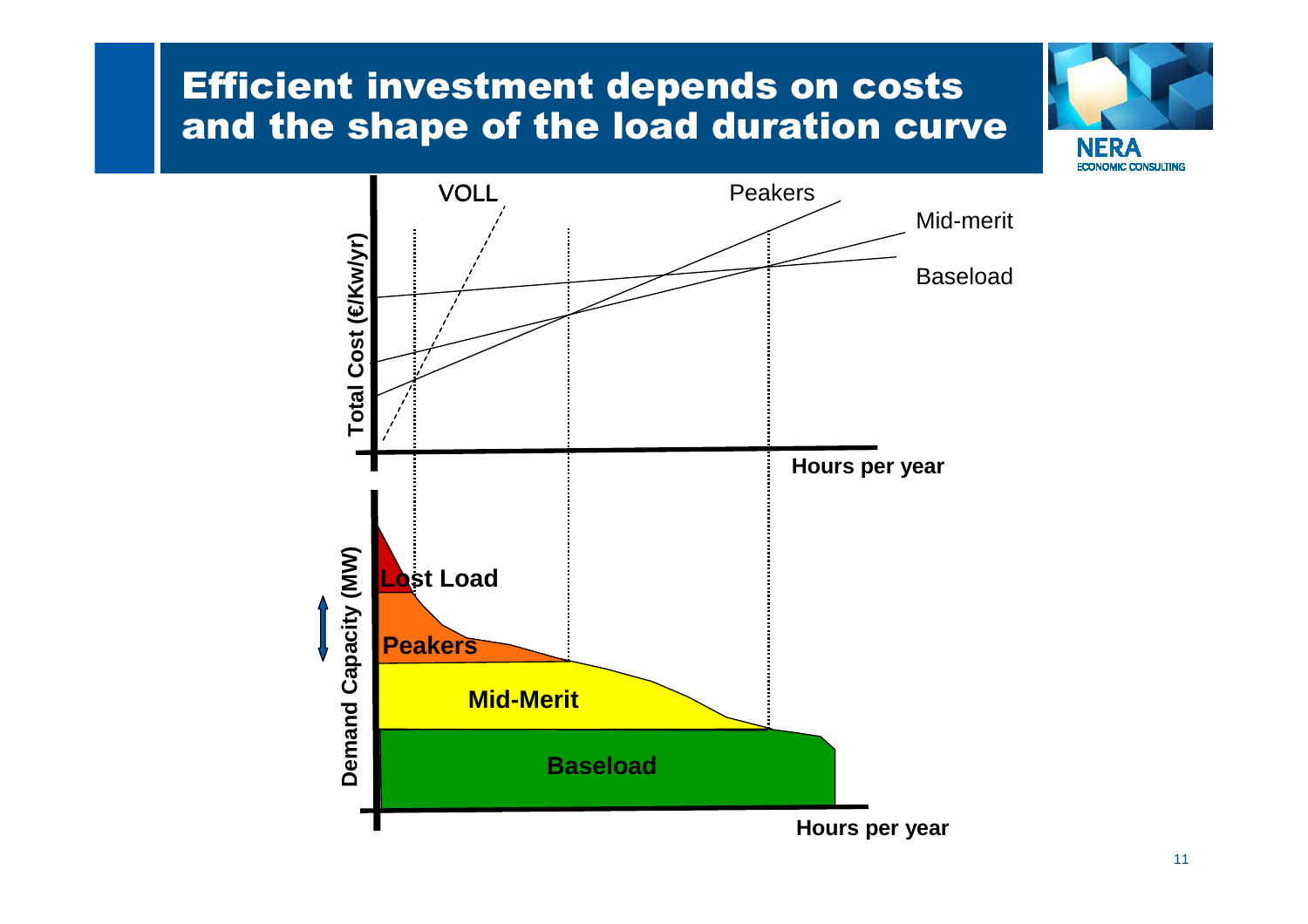# A peakier load duration curve requires more peaking capacity



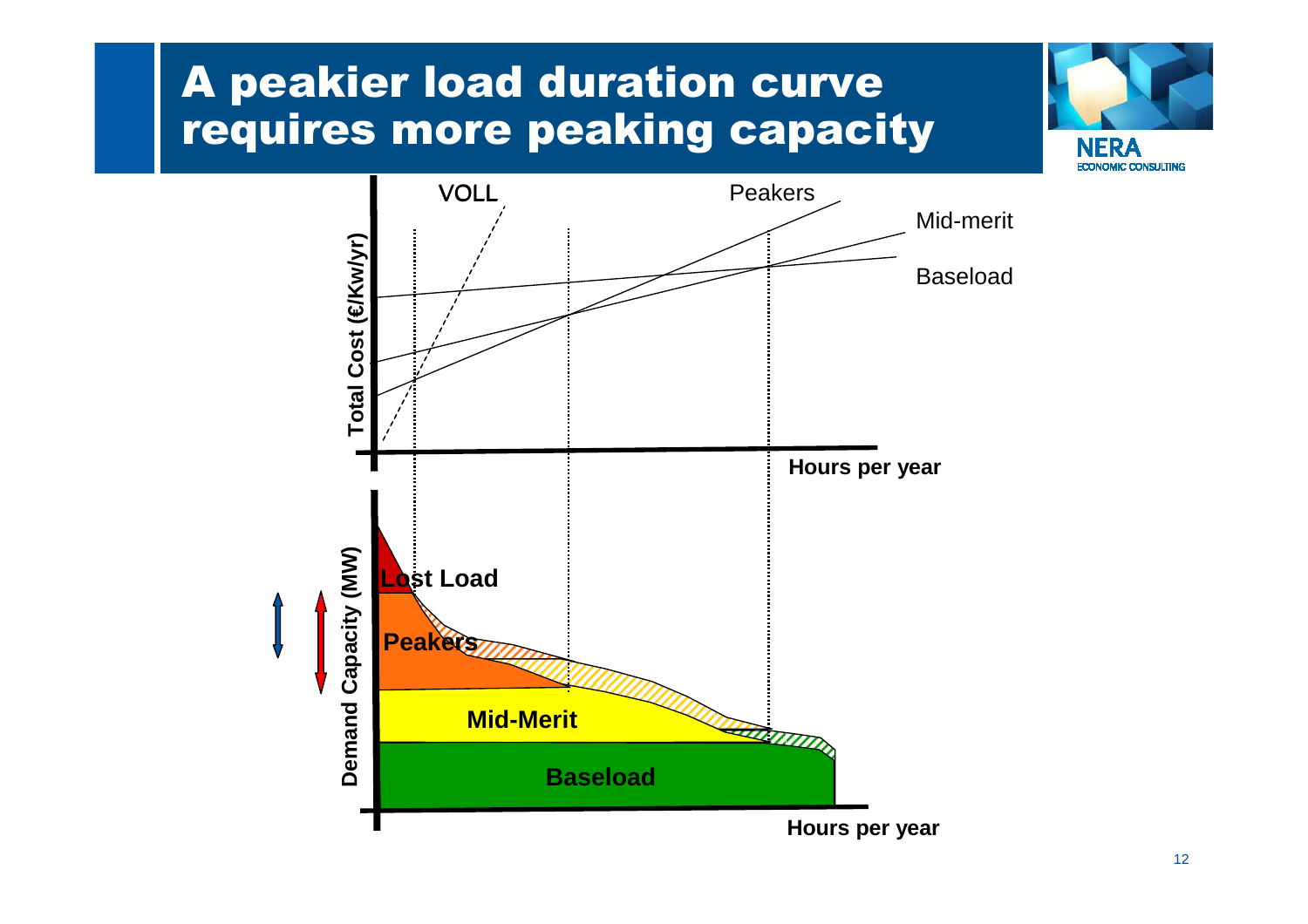



## Market Design and Investment Incentives

Capacity Payment Mechanisms in the EMR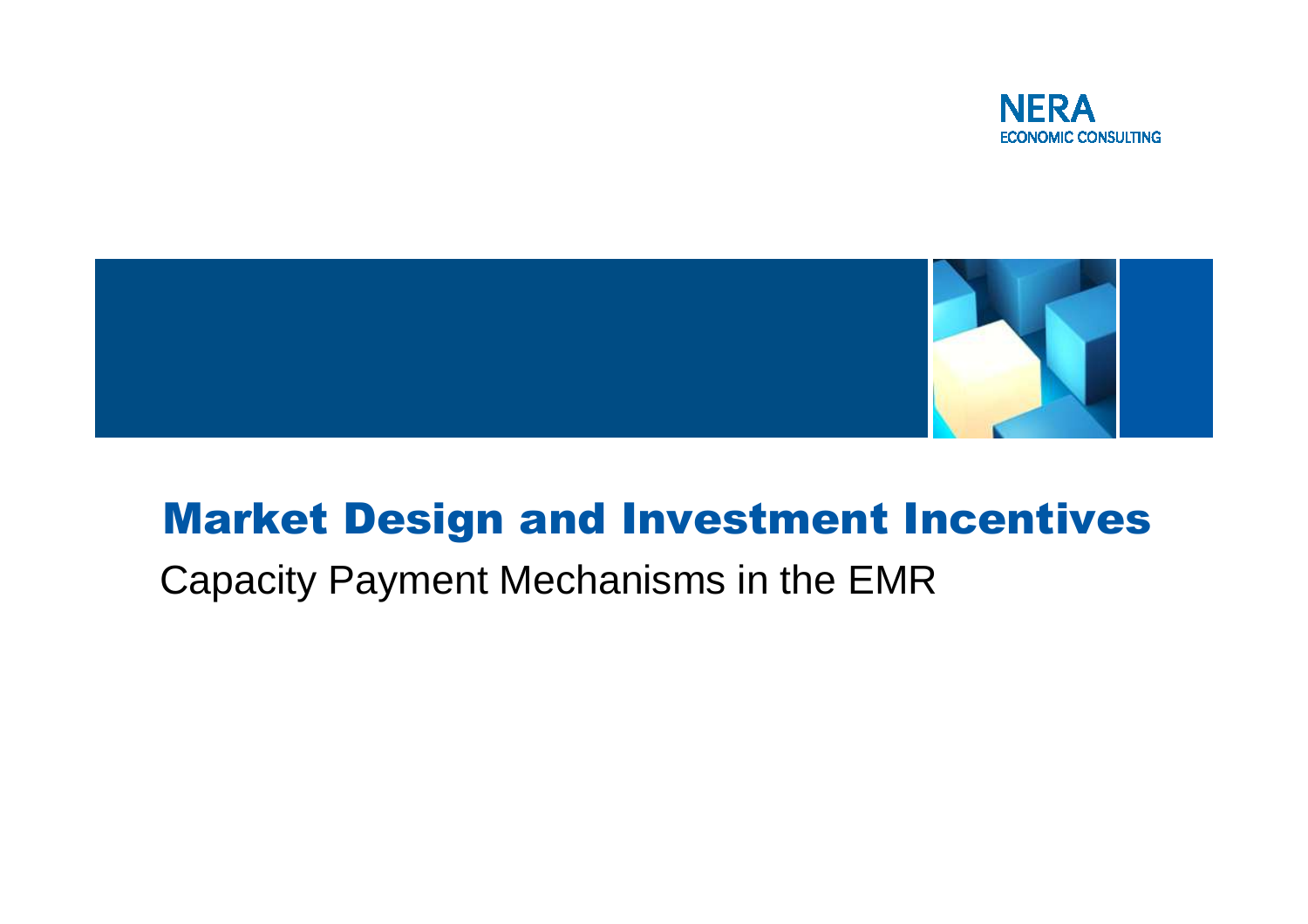### A "Targeted CPM" will cause high cost plant to displace cheaper investment



**MIC CONSHITING**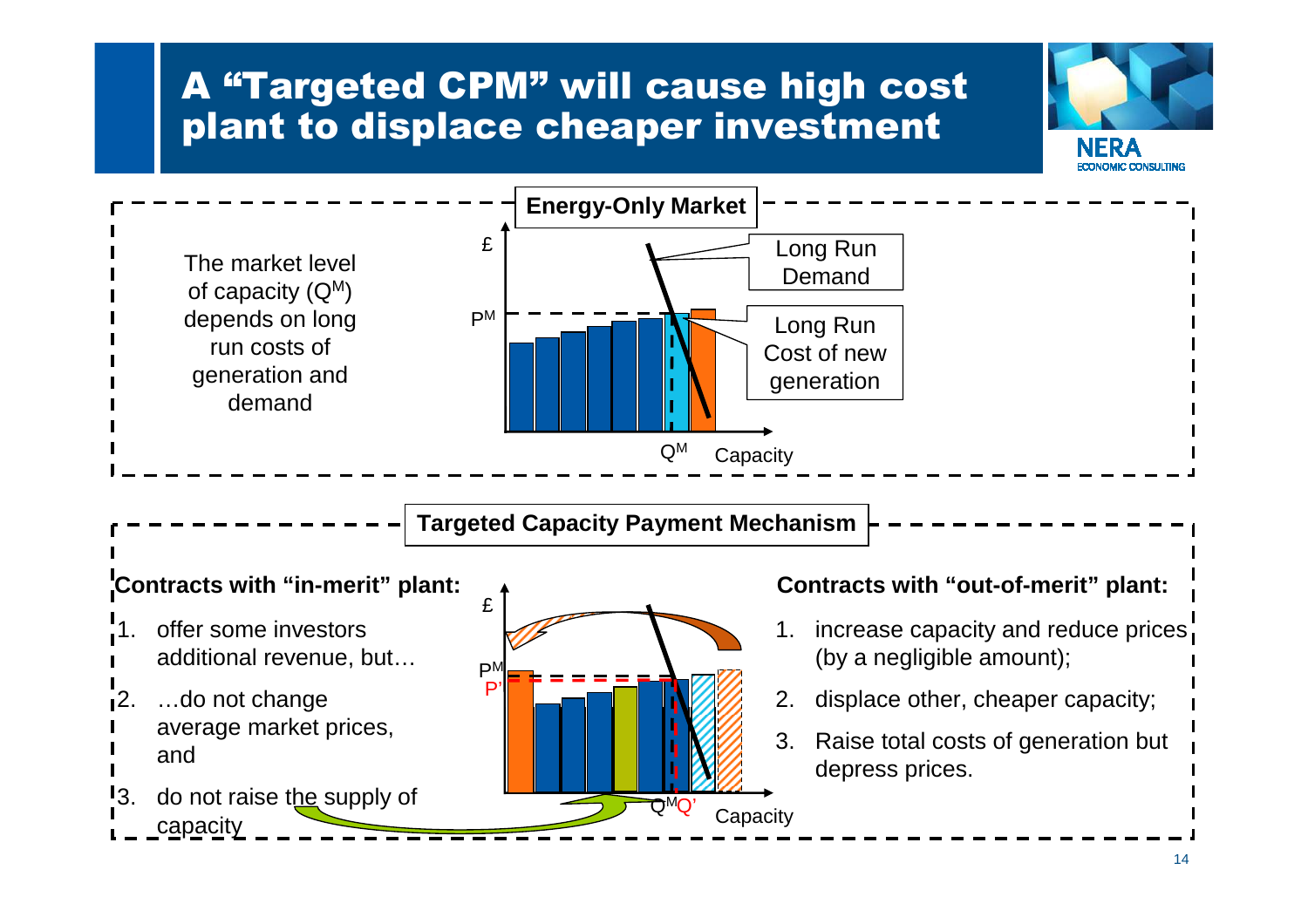### A "Market-Wide CPM" improves Security of Supply; a "Targeted CPM" does not



### **(1) Baseline (=Efficient Outcome)**



### **(2) BAU: Price Cap at €1,000/MWh**



### **(3) Targeted CPM**



### **(4) Market Wide CPM =/= Baseline**

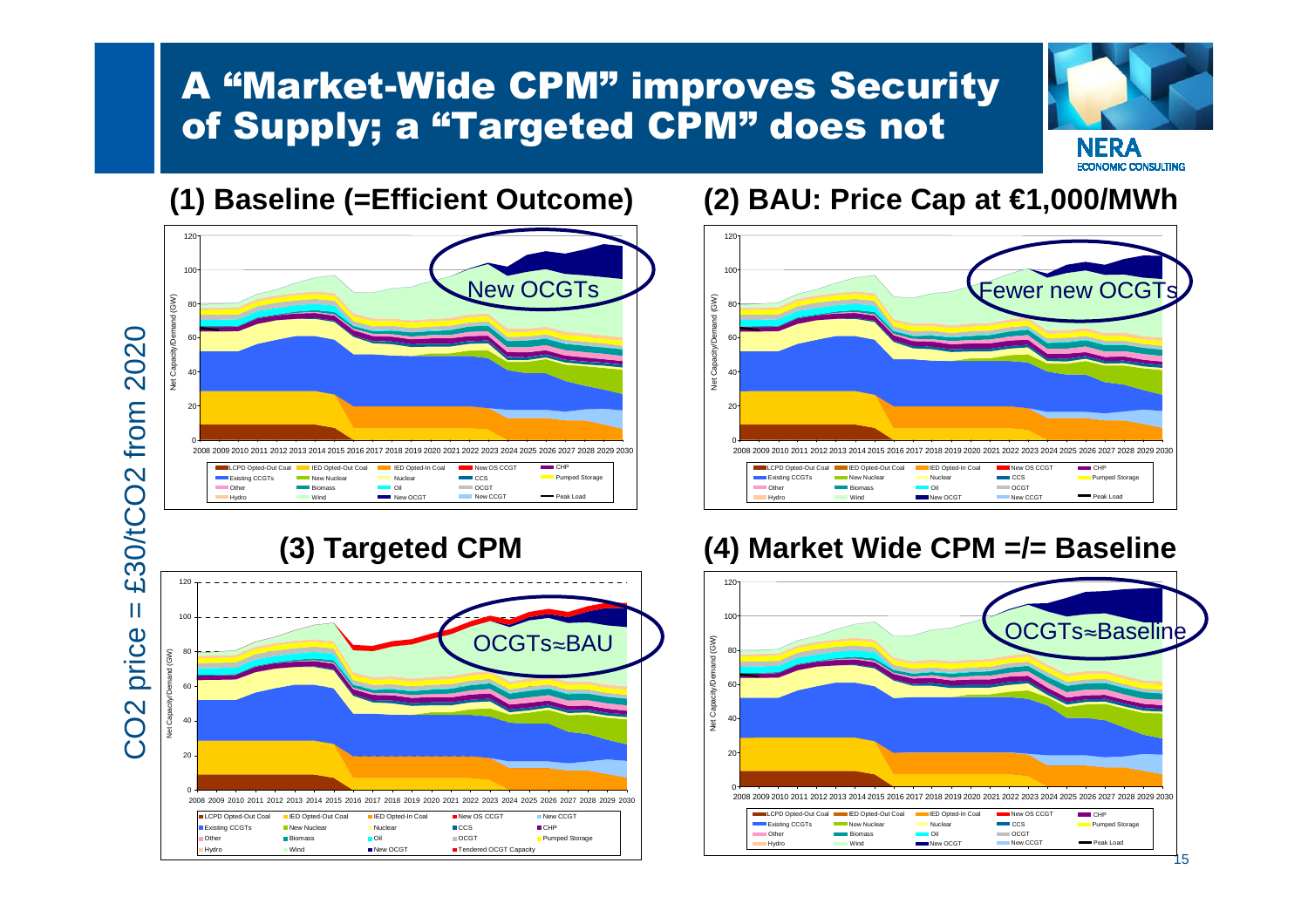# In Britain, growing reliance on wind will increase the need for *peaking* plant



- Wind Power: Not intermittent, just unreliable
	- Unreliable wind plant requires back-up by peakers
	- $-$  "Flexibility" is a free by-product of investing in peakers
- **Capacity mechanisms offer a more stable substitute** for investment incentives in peak prices:
	- $-$  "Missing money" may reflect price caps or regulatory risk
- **You cannot "intervene in part of a market":** 
	- Targeted mechanisms offer no benefit, due to crowding out
	- Market-wide mechanisms strengthen (2<sup>nd</sup> best) incentives